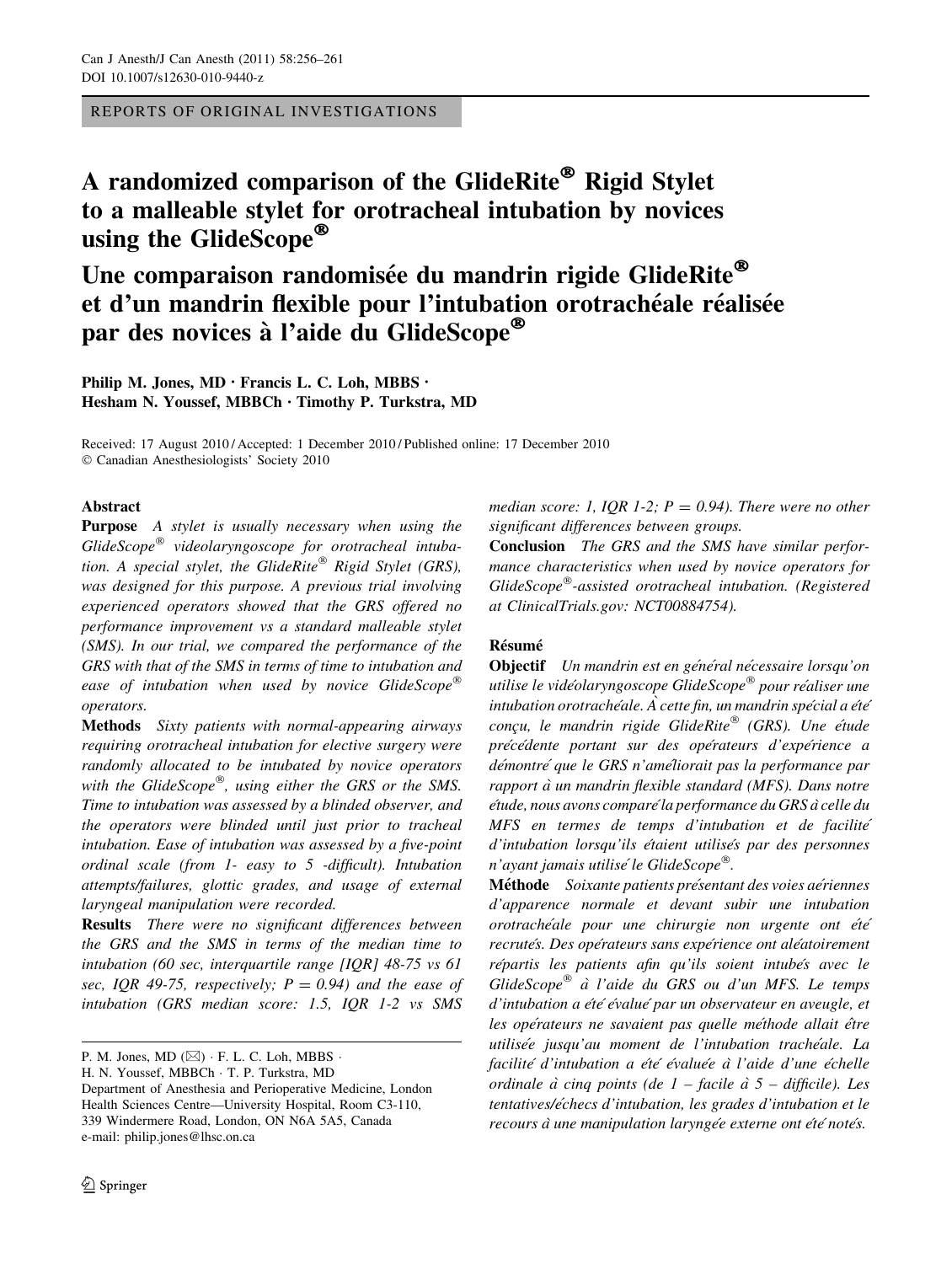Résultats Aucune différence significative n'a été observée entre le GRS et le MFS en termes de temps médian d'intubation (60 sec, écart interquartile  $[EIQ]$ 48-75 vs. 61 sec, EIQ 49-75, respectivement;  $P = 0.94$ ) et de facilité d'intubation (score médian pour le GRS : 1,5, EIQ 1-2 vs. score médian pour le MFS : 1, EIQ 1-2;  $P = 0.94$ ). Aucune autre différence significative n'a été observée entre les groupes.

Conclusion Les caractéristiques de performance du GRS et du MFS sont semblables lorsqu'ils sont utilisés par des ope´rateurs novices pour re´aliser une intubation orotrachéale assistée avec GlideScope®. (Enregistre´ à ClinicalTrials.gov : NCT00884754).

The GlideScope<sup>®</sup> videolaryngoscope (GVL) (Verathon<sup>®</sup> Medical Inc., Bothell, WA, USA) has an established role in routine orotracheal and nasotracheal intubation $1-3$  Although it frequently provides a good glottic view,  $1.4$  advancing the endotracheal tube (ETT) through the vocal cords can sometimes be difficult<sup>[5](#page-5-0)</sup> and trauma is possible.<sup>6,7</sup> Due to the curvature of the GVL blade, a stylet is usually used to position the ETT tip at the glottic opening, $5$  although a stylet is not required in all cases.<sup>[8](#page-5-0)</sup> In order to place it optimally into the trachea, various authors have recommended different curvatures of the ETT/stylet, including matching the blade's  $60^\circ$  angle,<sup>[1A](#page-5-0)</sup> configuring the ETT with a [9](#page-5-0)0 $^{\circ}$  bend,<sup>[4,5](#page-5-0)</sup> or using a J-shaped ETT.<sup>9</sup>

The GlideScope<sup>®</sup> manufacturer has designed a reusable stylet specifically for use with the GVL. This GlideRite® Rigid Stylet (GRS) is substantially more rigid than a standard malleable stylet (SMS). Its curvature approaches  $90^\circ$  with a radius of curvature of approximately 6 cm  $(Fig. 1)<sup>A</sup>$ 

A randomized clinical trial investigating the efficacy of the GRS demonstrated that the GRS offered no significant advantage over the standard malleable stylet for orotracheal intubation by experienced operators. $^{10}$  $^{10}$  $^{10}$  However, any potential intubation advantage of the GRS due to its unique geometry and stiffness may have been all or partially negated by the experienced operators' increased knowledge and skill in using the SMS or by their ability to compensate for a disadvantage associated with the SMS. In this case, the best way to expose the putative advantage of using the GRS for intubation with the GlideScope<sup>®</sup> would be for novice operators to use the GRS. Novice operators would have similar inexperience with both devices and a limited ability to compensate for any potential disadvantages associated with using a malleable stylet. Therefore, in



Fig. 1 GlideRite<sup>®</sup> Rigid Stylet, shown individually and inside an endotracheal tube

the context of GlideScope®-assisted orotracheal intubation by novice operators, a randomized clinical trial was devised to test whether there was any significant advantage to using the GRS over using the SMS. The null hypothesis was that there would be no difference between the stylets in terms of time to intubation.

# Methods

This single centre balanced parallel-group randomized clinical trial took place at University Hospital in London, Ontario, Canada from March to November 2009, and it involved patients having surgery in most surgical disciplines. The trial was registered at ClinicalTrials.gov (NCT00884754) before enrolment of the first patient in the trial. After obtaining local research ethics board approval, patients aged 18 yr and older and scheduled for elective surgery requiring orotracheal intubation were invited to participate. Exclusion criteria included a known or suspected difficult airway (determined by the attending anesthesiologist on physical examination), requirement for rapid sequence induction, or a contraindication to GVL use (determined by the attending anesthesiologist). Anesthesiology trainees were eligible as operators if they had performed ten or fewer GVL-assisted intubations. Written informed consent was obtained from all patients and operators.

The null hypothesis was that there would be no difference between the stylets in terms of time to intubation. The GRS was used according to the manufacturer's instructions (Fig. 1), and tracheal intubation for the control group was performed according to the standard local practice. First, an ETT was loaded with forward camber $4$  onto a malleable stylet, 14 French Rusch Flexi-Slip<sup>TM</sup> (Teleflex Medical,

<sup>A</sup> Verathon Medical Inc. GlideScope Video Intubation System - Operator and Service Manual, 2003.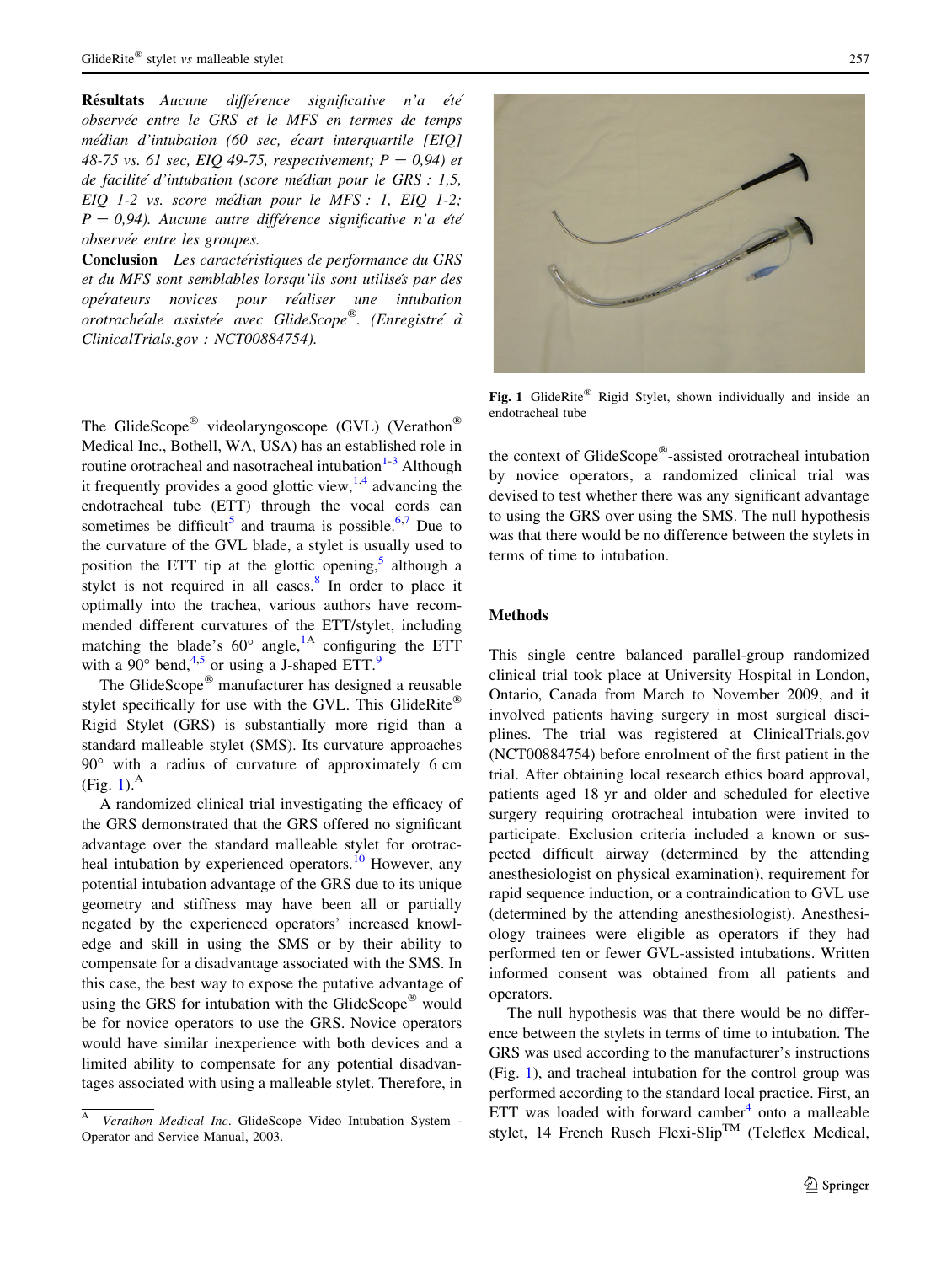

Fig. 2 Malleable Rusch 14 French stylet inserted into an endotracheal tube. The  $90^\circ$  bend was formed 8 cm from the tip

Bannockburn, IL, USA), and a 90 $^{\circ}$  angle was formed 8 cm from the distal end of the ETT; there was no other ETT angulation (Fig. 2).

Patient demographics and airway assessment $11$  were recorded preoperatively, and the ETT size was chosen prior to patient randomization. As each patient entered the operating room, group allocation was carried out by opening a sealed opaque envelope containing a computergenerated random code specifying the group assignment (the randomization sequence was generated using the ralloc program in Stata 11.0 for Mac OS X [StataCorp LP, College Station, TX, USA] with two blocks of 30 patients each created to ensure an equal number of patients randomly assigned to each group). One of the study investigators prepared an ETT with each of the stylets according to the study protocol. This investigator concealed the assigned ETT with a towel and concealed the remaining ETT in another towel to be used if the operator was unsuccessful with the allocated stylet. This investigator then had no further involvement with that patient's clinical care or outcome assessment. To avoid any potential bias during induction, GVL laryngoscopy, or glottic view scoring, each ETT was concealed so that the GVL operator remained blinded until after the GVL laryngoscopy had been completed.<sup>[4](#page-5-0)</sup>

Induction and maintenance of anesthesia were not standardized, but pre-oxygenation was mandated to an endtidal oxygen concentration of  $\geq 80\%$ , and all patients were paralyzed with rocuronium. After induction, the patient's lungs were ventilated with a volatile anesthetic agent in 100% oxygen until the operator deemed it appropriate to begin intubation. A minimum delay of 90 sec was utilized for onset of paralysis.

The operator performed laryngoscopy with the GVL (size five) and graded the glottic view using the classification described by Cormack & Lehane.<sup>[12](#page-5-0)</sup> The ETT was then revealed, unblinding the operator, and the patient's trachea was intubated with the ETT and assigned stylet. If necessary, operators were permitted to use external laryngeal manipulation in order to improve the glottic view or to facilitate intubation. If the operator removed the GVL blade or ETT from the patient's mouth, this was counted as an additional attempt at intubation.

The primary outcome was the time to intubation as measured by a blinded observer. The time to intubation was defined from the moment the GVL blade first passed the patient's teeth to the moment end-tidal  $CO<sub>2</sub>$  of at least 30 mmHg was present on the anesthesia monitor. As soon as the timer started, the blinded observer turned so that only the anesthesia monitor was visible. At no point did the observer see the allocated stylet. If the novice operator  $to \text{150}$  sec or more than two tries to perform the intubation, it was deemed a failure, and the airway was subsequently managed using any technique deemed appropriate by the attending anesthesiologist (the patients were analyzed in the group to which they were randomized regardless of the stylet or modality used for successful intubation). Failed intubations were included in the analysis (recorded as a time to intubation of 150 sec). Ventilation between attempts was permitted if necessary. Pre-specified secondary outcomes for each group included ease of intubation (scored by the operator immediately after laryngoscopy on a five-point ordinal scale), number of attempts, glottic grade, and use of external laryngeal manipulation. The time to intubation was not divulged to the operator until after the data collection sheet had been completed.

The sample size calculation was based on parametric analysis, although non-parametric analysis was planned for the outcomes in the study.<sup>[13](#page-5-0)</sup> A between-group difference of 15 sec in time to intubation was considered clinically significant. The standard deviation of the time to intubation estimated to be approximately 20 sec— was based on a previous study in a group of both experienced and inexperienced operators.[4](#page-5-0) Standard Type I and Type II error rates were used ( $\alpha = 0.05$ ,  $\beta = 0.20$ ). The calculated sample size was 28 patients per group, but a total sample size of 60 patients was selected in order to maintain statistical power in case of patient drop out or missing data.

#### Statistical analysis

Due to an anticipated right-skewed distribution, both time to intubation and ease of intubation were assessed using a non-parametric method (the Mann-Whitney test). Categorical data were analyzed with Pearson's Chi square test. Data are shown as median and IQR unless otherwise noted. No corrections for multiple comparisons were made.<sup>[14](#page-5-0)</sup>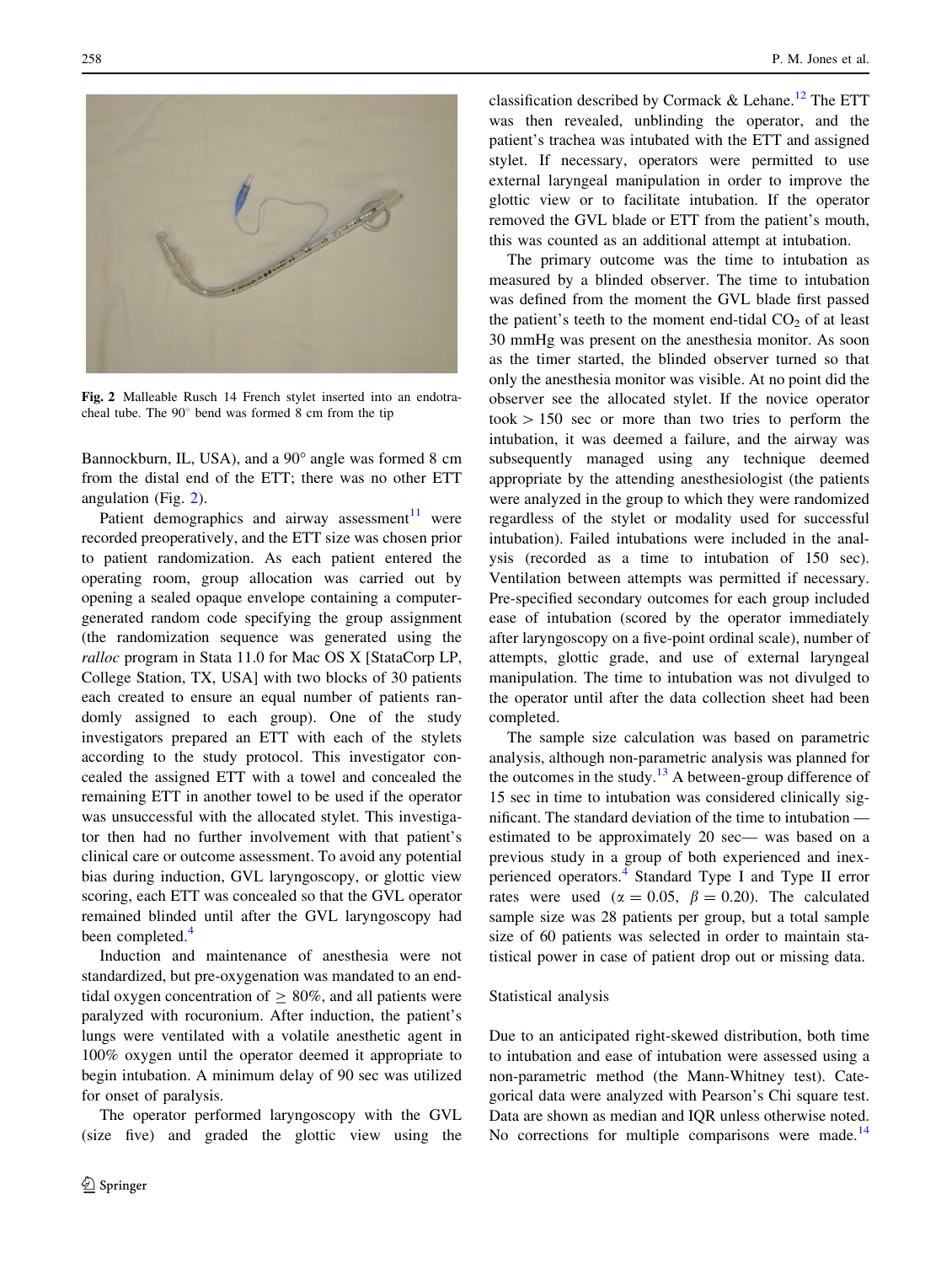Data were analyzed using Stata version 11.0 for Mac OS X. Results were considered statistically significant when  $P < 0.05$ .

# Results

A total of 64 patients were screened. Three patients met the trial's inclusion criteria but declined participation, and one patient did not meet the trial's inclusion criteria (required rapid sequence induction). Sixty patients met the inclusion criteria, gave informed consent, were randomized, and contributed data to the primary outcome. No patients were lost or excluded after randomization. Baseline demographics were similar between groups, and similar numbers of unique trainees were operators in both groups (Table 1).

Operators failed to intubate the tracheas of four patients (two in each group) within 150 sec of inserting the GVL into the patient's mouth. All of these failures were attributed (by the attending anesthesiologist) to the trainee's lack of experience in visualizing glottic structures or passage of the ETT. The attending anesthesiologist easily intubated the tracheas of the four patients on the first attempt.

The median time to intubation was not significantly different between the two groups (Table [2\)](#page-4-0). A Kaplan-Meier plot was constructed to illustrate the success of

| Characteristic                                          | Malleable<br>stylet<br>$(n = 30)$ | GlideRite® Rigid<br>Stylet $(n = 30)$ |
|---------------------------------------------------------|-----------------------------------|---------------------------------------|
| Age, yr                                                 | 53.8 (16.7)                       | 52.8 (14.8)                           |
| Male, $n$ $(\%)$                                        | 12 $(40\%)$                       | 15 (50%)                              |
| ASA 1/2/3/4 (%)                                         | 17 / 33 / 17 / 33                 | 10/40/23/27                           |
| BMI $(kg·m-2)$                                          | 28.3(5.1)                         | 28.0(5.6)                             |
| Mallampati score<br>$1/2/3/4$ (%)                       | 47/47/7/0                         | 40/57/0/3                             |
| Presence of upper<br>teeth, $n(\%)$                     | 20(67%)                           | 22(73%)                               |
| ETT size, $n$ $(\%)$                                    |                                   |                                       |
| 7.0                                                     | $6(20\%)$                         | $3(10\%)$                             |
| 7.5                                                     | 12 $(40\%)$                       | $9(30\%)$                             |
| 8.0                                                     | 7(23%)                            | 14 (47%)                              |
| 8.5                                                     | 5(17%)                            | $3(10\%)$                             |
| 9.0                                                     | $\mathbf{0}$                      | 1(3%)                                 |
| Number of unique<br>operators, (n)                      | 18                                | 20                                    |
| Intubations performed by<br>each operator, median (IQR) | $1(1-2)$                          | $1(1-2)$                              |

Percentages may not add to 100% due to rounding. Values are mean  $\pm$  standard deviation unless otherwise indicated. ASA  $=$ American Society of Anesthesiologists; BMI = body mass index;  $ETT = endotracheal tube; IQR = interquartile range$ 

intubation as a function of time (Fig. [3](#page-4-0)). The ease of intubation was also similar between groups (Table [2](#page-4-0) and Fig. [4](#page-4-0)).

Glottic exposure was good in both groups, and there was no difference between groups in the number of attempts at intubation, failed intubations, usage of external laryngeal manipulation, or the first-attempt success rate (Table [2](#page-4-0)). No trauma occurred during any of the intubations in this trial.

Since non-parametric methods can lack statistical power, exploratory analysis was performed post-hoc to compare time to intubation between groups using a parametric method (Student's t test). This analysis also showed no significant differences between stylet groups (Table [2](#page-4-0)). The difference in the mean time to intubation between the GRS and the malleable stylet was 0.4 sec in favour of the malleable stylet (95% confidence interval of the difference:  $-15.1$  to 15.8 sec;  $P = 0.96$ .

## Discussion

There was no advantage to using the GRS over the standard malleable stylet in this group of patients who underwent orotracheal intubation by novice operators with the GlideScope<sup>®</sup> videolaryngoscope. Specifically, both groups had similar times to intubation and ease of intubation. The Kaplan-Meier plot (Fig. [3](#page-4-0)) showing the proportion of patients whose tracheas were intubated successfully as time progressed demonstrates overlap at many time points, thus indicating no significant difference between stylets.

It is important to test new anesthesiology-related devices adequately in the clinical arena before widespread adoption. Although the design of a new device may appear sensible and possibly superior to a currently used device, it is not enough simply to have faith that the new device should work better than an older device. The new device should be tested, ideally under the rigors of a randomized clinical trial, to eliminate bias from known and unknown confounders. New devices are often more expensive than the devices they seek to replace, but the additional financial investment is not always associated with an improvement in clinical care. In this case, the GRS is a reusable device, which means it is potentially cost saving. However, no formal economic analysis was carried out in this trial, and the benefits of reusable devices (potential for cost saving) must be weighed against their disadvantages (potential for disease transmission, costs associated with inadvertent disposal of reusable devices, delay in use if being cleaned, and a potential decrease in reliability). It is speculative as to whether the GRS is potentially less traumatic to the pharynx, as palatal injuries have occurred with both the  $GRS<sup>7</sup>$  $GRS<sup>7</sup>$  $GRS<sup>7</sup>$  and the malleable stylet.<sup>[6](#page-5-0)</sup>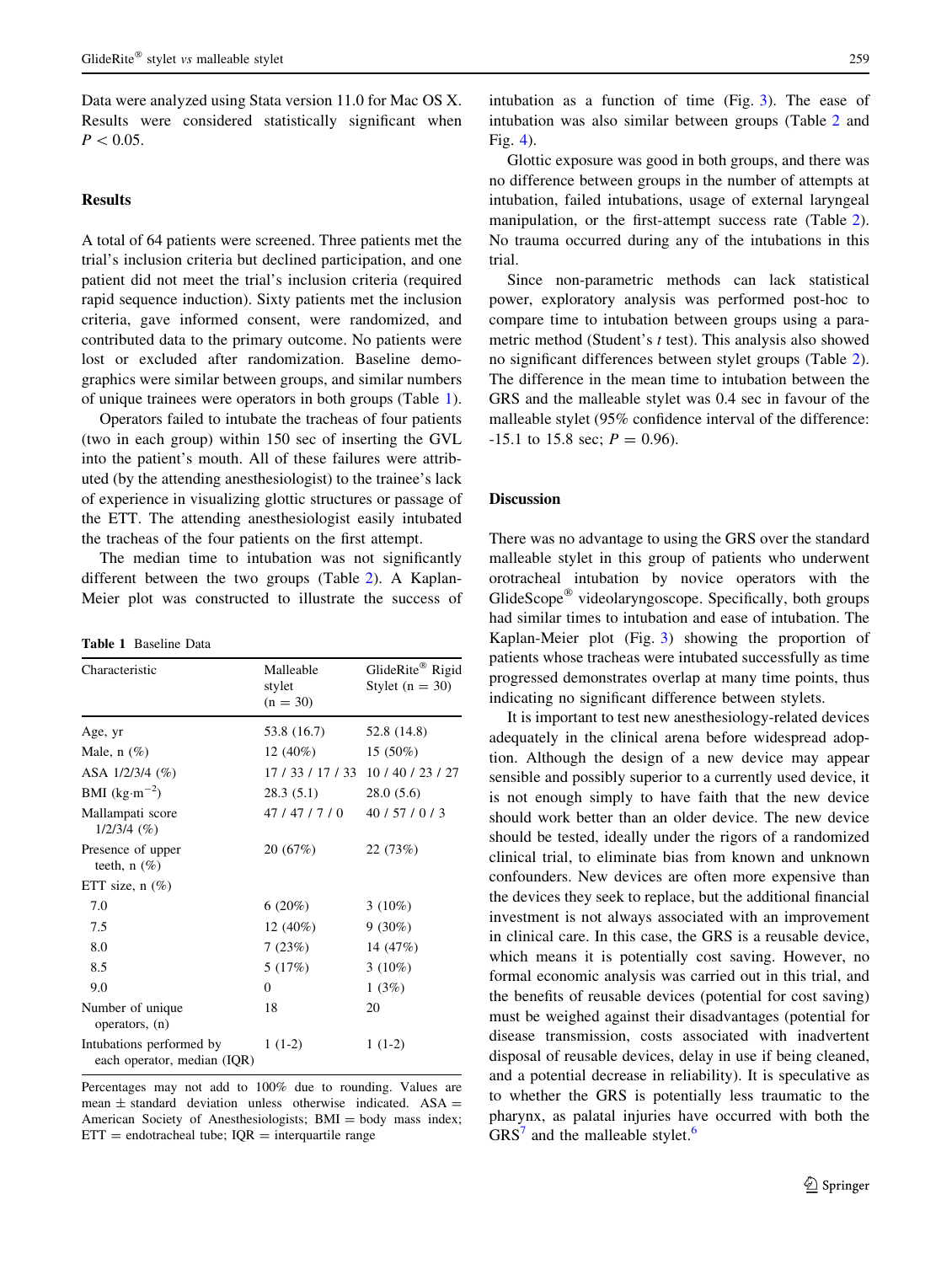#### **Table**

<span id="page-4-0"></span>

| <b>Table 2</b> Intubation Data<br><sup>a</sup> Glottic grade as described by<br>Cormack and Lehane. <sup>12</sup><br>$IQR =$ interquartile range;<br>$SD = standard deviation$ .<br>Percentages may not add to<br>100% due to rounding | Variable                                                                                 | Malleable<br>stylet<br>$(n = 30)$ | GlideRite®<br>Rigid Stylet<br>$(n = 30)$ | Statistical<br>test | P value |
|----------------------------------------------------------------------------------------------------------------------------------------------------------------------------------------------------------------------------------------|------------------------------------------------------------------------------------------|-----------------------------------|------------------------------------------|---------------------|---------|
|                                                                                                                                                                                                                                        | Time to intubation (sec) median (IQR)                                                    | $61(49-75)$                       | $60(48-75)$                              | Mann-Whitney        | 0.94    |
|                                                                                                                                                                                                                                        | Time to intubation (sec) mean (SD)<br>(exploratory analysis)                             | 67.2(29.2)                        | 67.6(30.5)                               | Student's t test    | 0.96    |
|                                                                                                                                                                                                                                        | Ease of intubation on a five-point scale<br>median (IQR) $(1 = "easy", 5 = "difficult")$ | $1(1-2)$                          | $1.5(1-2)$                               | Mann-Whitney        | 0.94    |
|                                                                                                                                                                                                                                        | Glottic grade, <sup>a</sup> n (%)                                                        |                                   |                                          |                     |         |
|                                                                                                                                                                                                                                        | 1                                                                                        | 22(73%)                           | 23(77%)                                  | Chi square          | 0.60    |
|                                                                                                                                                                                                                                        | 2                                                                                        | 7(23%)                            | 7(23%)                                   |                     |         |
|                                                                                                                                                                                                                                        | 3                                                                                        | 1(3%)                             | $\mathbf{0}$                             |                     |         |
|                                                                                                                                                                                                                                        | Attempts at intubation, $n(\%)$                                                          |                                   |                                          |                     |         |
|                                                                                                                                                                                                                                        | 1                                                                                        | 27 (90%)                          | 28 (93%)                                 | Chi square          | 0.60    |
|                                                                                                                                                                                                                                        | $\overline{2}$                                                                           | 1(3%)                             | $\mathbf{0}$                             |                     |         |
|                                                                                                                                                                                                                                        | Failed                                                                                   | 2(7%)                             | 2(7%)                                    |                     |         |
|                                                                                                                                                                                                                                        | Usage of any external laryngeal<br>manipulation, $n$ (%)                                 | 5(17%)                            | $3(10\%)$                                | Chi square          | 0.45    |
|                                                                                                                                                                                                                                        | First attempt success rate, $n$ (%)                                                      | 27 (90%)                          | 28 (93%)                                 | Chi square          | 0.64    |



Fig. 3 Kaplan-Meier plot demonstrating the proportion of patients successfully intubated vs time. The four patients (two in each group) who were assigned times of 150 sec (see Methods) are not included in the figure; therefore, the proportion of patients successfully intubated in each group within 150 sec was 28/30 (93%). Groups were compared using the Mann-Whitney test

This trial has several limitations. Operators were aware they were participating in a clinical trial and that the tracheal intubation was being timed. This fact alone could have led to better clinical performance. However, it is expected that any improvement would have been equally distributed between the groups, thus minimizing the impact of this effect. Also, it was not possible to blind operators to



Fig. 4 Ease of intubation by operators as measured on a five-point scale, separated by group. The scale on the data collection form was marked "Easy" (1) and "Difficult" (5). Groups were compared using the Mann-Whitney test

the stylet they were using. However, all personnel in this study were blinded until the last possible moment in order to minimize any systematic bias, and the assessor of the primary outcome of the trial (the timer) was fully blinded. In addition, all operators were novices, and it is unlikely that they would possess a pre-existing bias for or against a certain stylet at such an early stage in their training. Since